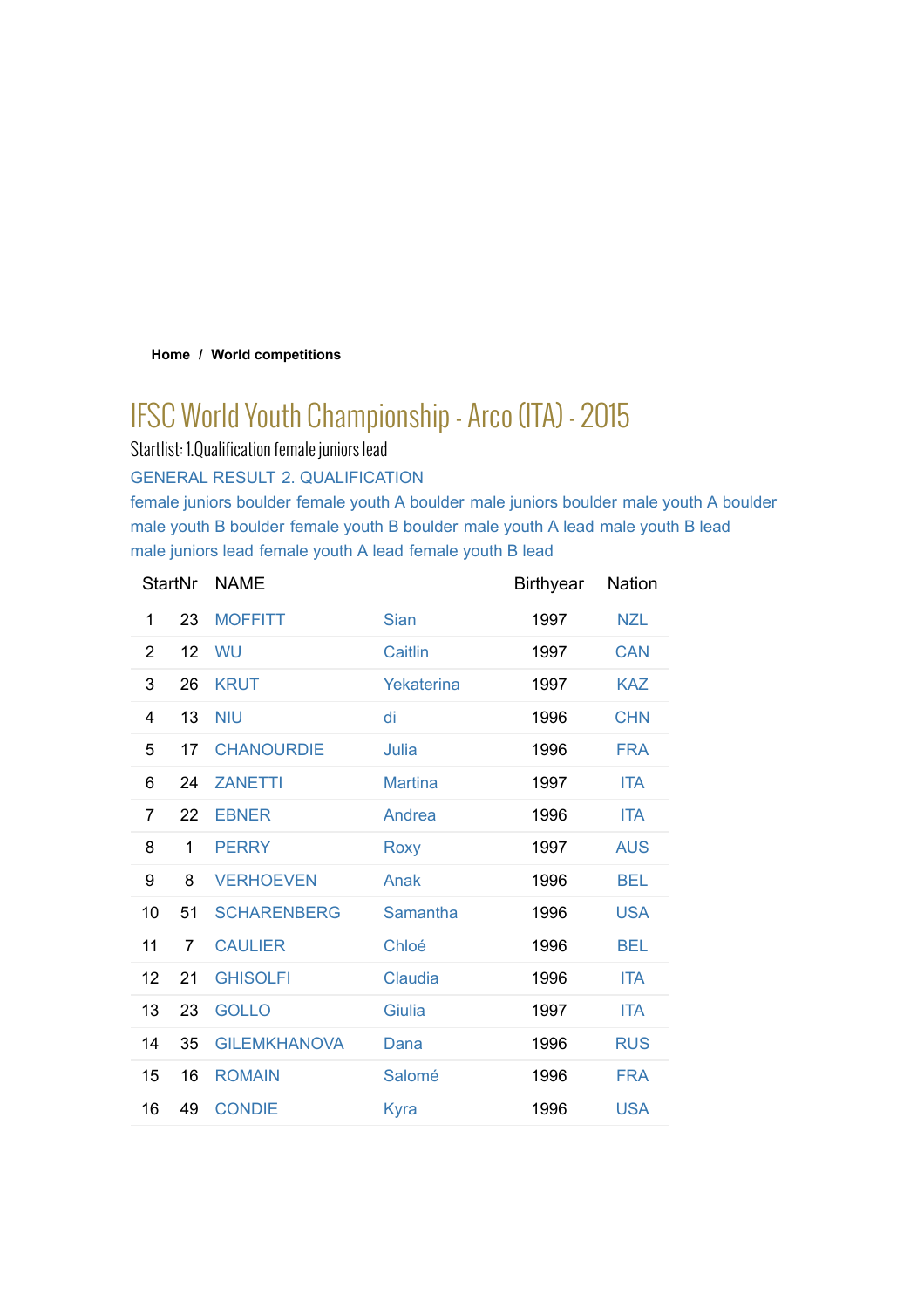| <b>StartNr</b> |    | <b>NAME</b>         |                  | <b>Birthyear</b> | <b>Nation</b> |
|----------------|----|---------------------|------------------|------------------|---------------|
| 17             | 4  | <b>FISER</b>        | Julia            | 1997             | <b>AUT</b>    |
| 18             | 43 | <b>GEJO</b>         | <b>Stasa</b>     | 1997             | <b>SRB</b>    |
| 19             | 24 | <b>TRIFU</b>        | Antonia Ioana    | 1997             | <b>ROU</b>    |
| 20             | 5  | <b>SCHABER</b>      | <b>Viktoria</b>  | 1997             | <b>AUT</b>    |
| 21             | 46 | <b>ROSEN</b>        | Ottilia Kajsa    | 1997             | <b>SWE</b>    |
| 22             | 28 | <b>YANG</b>         | <b>Jiwon</b>     | 1996             | <b>KOR</b>    |
| 23             | 27 | <b>KIM</b>          | <b>Minseon</b>   | 1997             | <b>KOR</b>    |
| 24             | 40 | <b>MEKE</b>         | Veronika         | 1996             | <b>SLO</b>    |
| 25             | 15 | <b>POKORNA</b>      | Andrea           | 1997             | <b>CZE</b>    |
| 26             | 14 | <b>SCHEUEROVA</b>   | Veronika         | 1997             | <b>CZE</b>    |
| 27             | 41 | <b>SKVARC BOZIC</b> | Kaja             | 1997             | <b>SLO</b>    |
| 28             | 10 | <b>FRANGOS</b>      | Rebecca          | 1997             | <b>CAN</b>    |
| 29             | 39 | <b>KALAN</b>        | <b>Tjasa</b>     | 1996             | <b>SLO</b>    |
| 30             | 22 | <b>GATLAND</b>      | Erica            | 1997             | <b>NZL</b>    |
| 31             | 11 | <b>GRAHAM</b>       | Pia              | 1996             | <b>CAN</b>    |
| 32             | 3  | <b>PILZ</b>         | <b>Jessica</b>   | 1996             | <b>AUT</b>    |
| 33             | 47 | <b>KAZBEKOVA</b>    | levgeniia        | 1996             | <b>UKR</b>    |
| 34             | 9  | <b>BLOCK</b>        | Hannah           | 1997             | <b>CAN</b>    |
| 35             | 38 | <b>KUSHCH</b>       | Olga             | 1996             | <b>RUS</b>    |
| 36             | 20 | <b>MANERIKAR</b>    | Siddhi Shekhar   | 1996             | <b>IND</b>    |
| 37             | 31 | <b>LIMSTRAND</b>    | <b>Martine</b>   | 1997             | <b>NOR</b>    |
| 38             | 29 | <b>KIM</b>          | Seunghyun        | 1997             | <b>KOR</b>    |
| 39             | 50 | <b>LAMB</b>         | <b>Katherine</b> | 1997             | <b>USA</b>    |
| 40             | 44 | <b>KOLLER</b>       | Anne-Sophie      | 1996             | <b>SUI</b>    |
| 41             | 19 | <b>NOVA</b>         | <b>Bina</b>      | 1997             | <b>INA</b>    |
| 42             | 30 | <b>SUAREZ SILVA</b> | Sonia Jazmin     | 1997             | <b>MEX</b>    |
| 43             | 42 | <b>KAMIN</b>        | <b>Rebeka</b>    | 1996             | <b>SLO</b>    |
| 44             | 37 | <b>MARKUSHEVA</b>   | Elena            | 1996             | <b>RUS</b>    |
| 45             | 45 | <b>KÜMIN</b>        | Andrea           | 1997             | <b>SUI</b>    |
| 46             | 36 | <b>KLOCHKOVA</b>    | Anastasiia       | 1997             | <b>RUS</b>    |
| 47             | 48 | <b>CLARKE</b>       | <b>Victoria</b>  | 1997             | <b>USA</b>    |